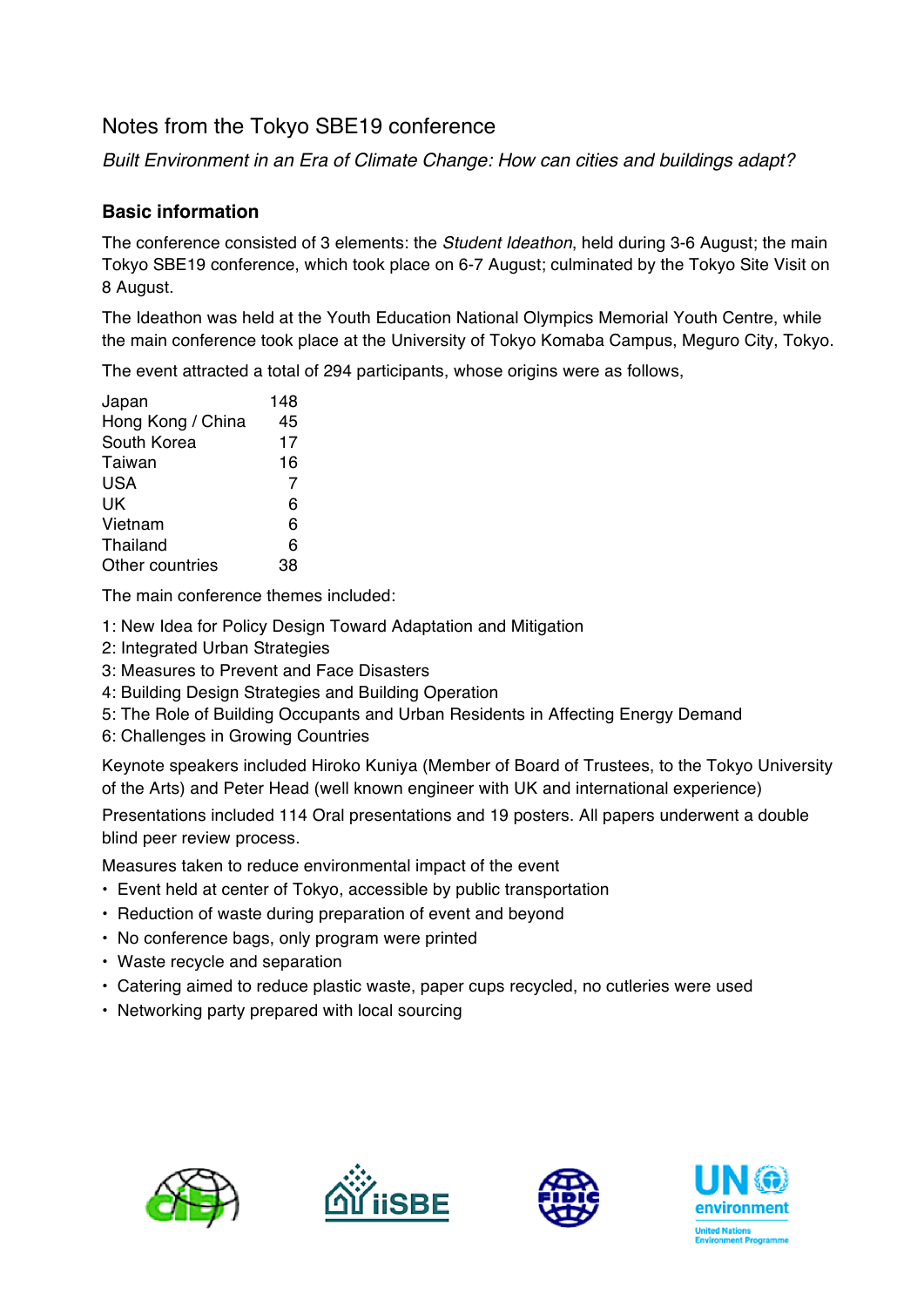#### Roundtable sessions

Roundtable Session 1

*SDGs for cities: the interaction of each target and the pathways to achieve sustainable society*

- Peter Head (The Ecological Sequestration Trust)
- Shun Kawakubo (Hosei University)
- Ben Leibowicz (The University of Texas at Austin)
- Katsumasa Tanaka (National Institute for Environmental Studies)
- Yasuhiko Hotta (Institute for Global Environmental Strategies)
- Guest speaker: Christian Haessler (Covestro, Germany)

## Roundtable Session 2

## *The SBE Urban Challenge 2020: Summary of SBE Urban Challenge and SNTool,*

Assessment for neighborhood

- Noriyoshi Yokoo (Utsunomiya University)
- Nils Larsson (iiSBE)
- Kisa Fujiwara (Utsunomiya University)
- Yuko Nishida (Renewable Energy Institute)
- Yuichi Nakagawa (Nihon Sekkei, Inc.)
- Kazunari Ueda (Utsunomiya City)

## Roundtable Session 3

*Building Energy Epidemiology: Energy and stock data analysis and modeling*

- Ian Hamilton (University College of London, Energy Institute)
- Hiroto Takaguchi (Waseda University)
- York Ostermeyer (Chalmers University of Technology)
- Yujiro Hirano (National Institute for Environmental Studies)
- Rajat Gupta (Oxford Brookes University)
- Kohei Kawai (Xymax Real Estate Institute Corporation)
- Beth Massey (International Energy Research Centre)

## Roundtable Session 4

## *Initiatives and Platform Toward Decarbonized/ Carbon Free Society*

- Hiroshi Yoshino (Council of Promotion for Low Carbon Society)
- Ben Nakamura (Council of Promotion for Low Carbon Society)
- Stephen Siu Yu Lau (National University of Singapore)
- Kristina Mjörnell (Lund University)
- Nils Larsson (iiSBE)
- Koji Itonaga (Council of Promotion for Low Carbon Society)

# Student Ideathon

*The Architectural Legacy of the Olympics*

Students from following universities participated.

Institut Teknologi Bandung, Khon Kaen University, Mahasarakham University, Meiji







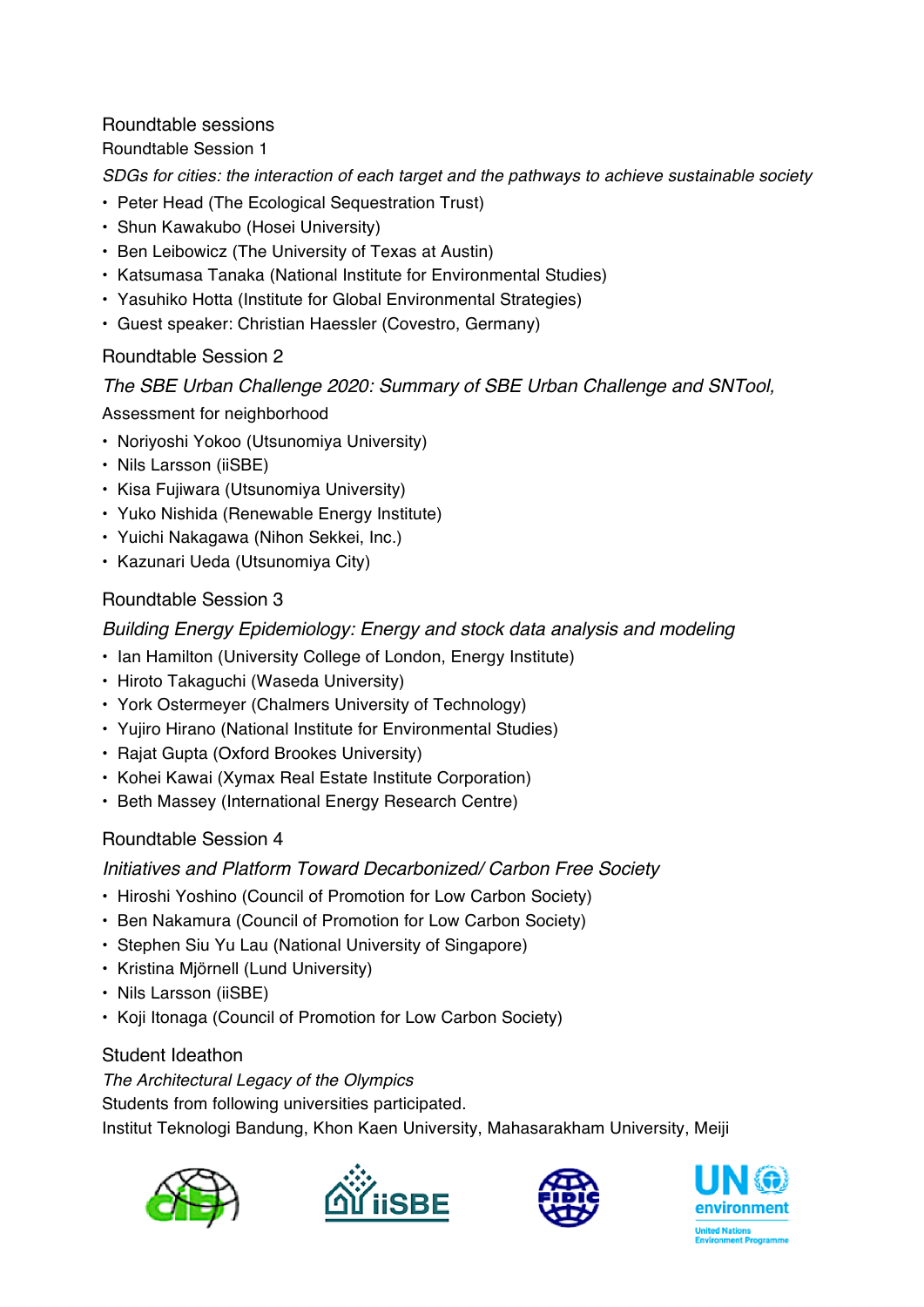University, Tokyo Institute of Technology, The University of Architecture of Ho Chi Minh City, The University of Tokyo, Utsunomiya University and Waseda University.

### Session Summaries

We asked all the moderators of parallel and roundtable sessions to send in bullet point slides and to present a short summary of each session at the end of the conference. This proved to be highly beneficial and practical way to summarize the conference.

### Publications

Full Papers were published @ <https://iopscience.iop.org/issue/1755-1315/294/1> Photos (not edited): http://bit.ly/sbe19tokyo-photos Slides from the Overall Session: http://bit.ly/sbe19tokyo-overall

Outstanding Contributions / Awards Student Ideathon: Best Presentation Award *Resilient Transit Space for Pedestrian and Bike User (*Group 5: Jakkrewan Benjawong, Dang Quang Luan, Shabrina Alyani, and Haruka Kobayashi)

#### Student Ideathon: Best Idea Award

*Facilities to be Placed Around the 2020 Olympic Venues (*Group2: Yuri Koketsu, Satoshi Inaba, Yulita Hanifah, and Duyen My Vu)

Best Poster Award Y Fang (P16)

Best Oral Presentation Award

G Miyazaki (1B-3), M Martin (2A-5), D Lee (4A-6), W Zhang (4B-1), A Sarkar (4D-4), R Li (4E-1), A Miyamoto (4F-2), H Imagawa (5A-6), H A Sani (6C-4)

#### Best Paper Awards

1 L Romanovska, "Urban green infrastructure: perspectives on life-cycle thinking for holistic assessments" (1B-2)

2 M Martin, "Impact of retro-reflective glass façades on the surface temperature of street pavements in business areas of Singapore and Tokyo" (2A-5)

3 A Kamari, "Development of a rating scale to measuring the KPIs in the generation and evaluation of holistic renovation scenarios" (4F-5)

4 T Tanaka, "A study toward the realization of net zero energy building in urban areas" (4G-7)

Thank you all for kind support and participation toward successful conference that will extend our global friendship.

On behalf of the SBE19Tokyo Organizers

Tomonari Yashiro, Chair of the SBE19Tokyo Organizing Committee